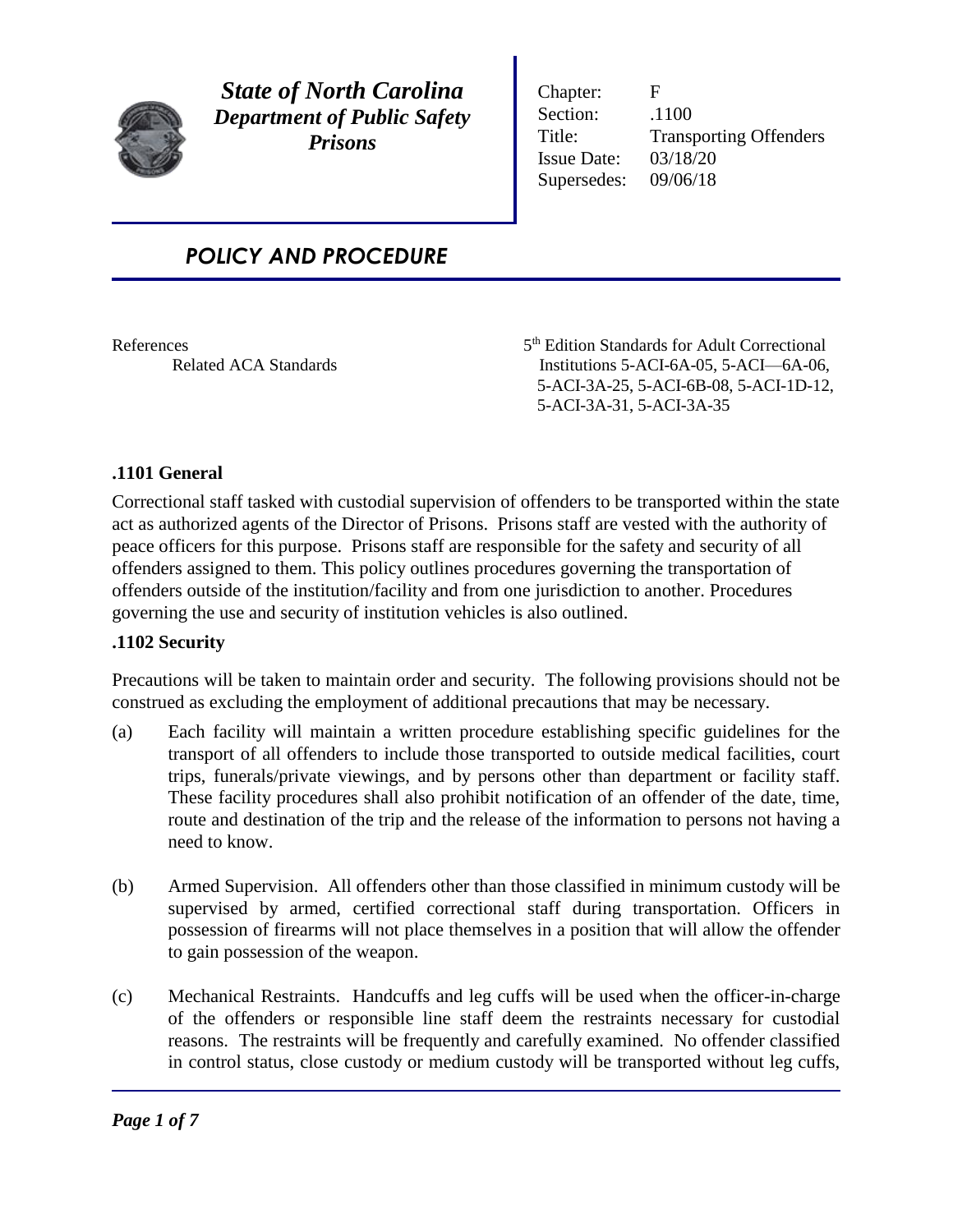handcuffs with black box and security chain in a non-security vehicle. If offenders classified in control status, close custody and medium custody are transported with minimum custody offenders, all offenders will be handcuffed.

- (d) Ballistic Body Armor. All offenders classified in close custody and medium custody that are transported outside the confines of a correctional facility shall be supervised by correctional staff wearing ballistic body armor. This body armor is to be worn on the outside of the uniform shirt. Exceptions are authorized in emergency situations at the discretion of the OIC (Officer-In-Charge).
- (e) Searches. Offenders being transported classified in control status, close custody and medium custody will be completely searched (strip search) upon leaving and entering a close or medium security prison facility. The transporting officer shall be present while a complete search of each offender is conducted. Strip searches shall be thorough, and shall be conducted consistent with policy. Offenders will not be allowed to have any items that may be used as a weapon or instrument for escape. For additional specifics on searches, refer to Prisons Policy F.0100 (Operational Searches).
- (f) Copies of security alert comments should be provided to transporting officers so that appropriate security measures can be taken to reduce the likelihood of escape and/or assault.
	- (1) Certain offenders with security alert comments may require transportation by special teams, either PERT or SORT. These offenders are usually classified on the F12 Security Alert Screen as Extreme Escape Risk. The decision for identifying these offenders and identifying the special team utilized for transport will be made in concert by the Assistant Director of Auxiliary Services and the Assistant Director of Security Accountability.
- (g) In the event the offender is being transported for a court appearance, the transporting officers shall be provided a copy of the court's writ prior to departing the facility in case questions arise related to the court appearance.
- (h) Vehicles. Vehicles used in transporting offenders will be thoroughly inspected before offenders are loaded. This inspection will ensure there is no contraband, particularly which could be used to assist offenders to escape. When a security vehicle is used, stops for security inspections will be accomplished frequently when offenders of a high custodial risk are being transported. When practical, offenders will be transported during daylight hours and will be kept under observation at all times while in transit. The transporting officer shall maintain continuous communication capability with facility and/or local/state law enforcement officials throughout the duration of the trip.
- (i) Routes. Offenders shall not be provided prior information regarding the time of departure or the route that will be taken when they are transported. Generally, the most direct route should be taken when transporting offenders. The OIC may authorize deviation from the most direct route for security reasons. Facilities with offender transfer bus routes shall maintain documentation of alternating use of their assigned primary and secondary travel routes.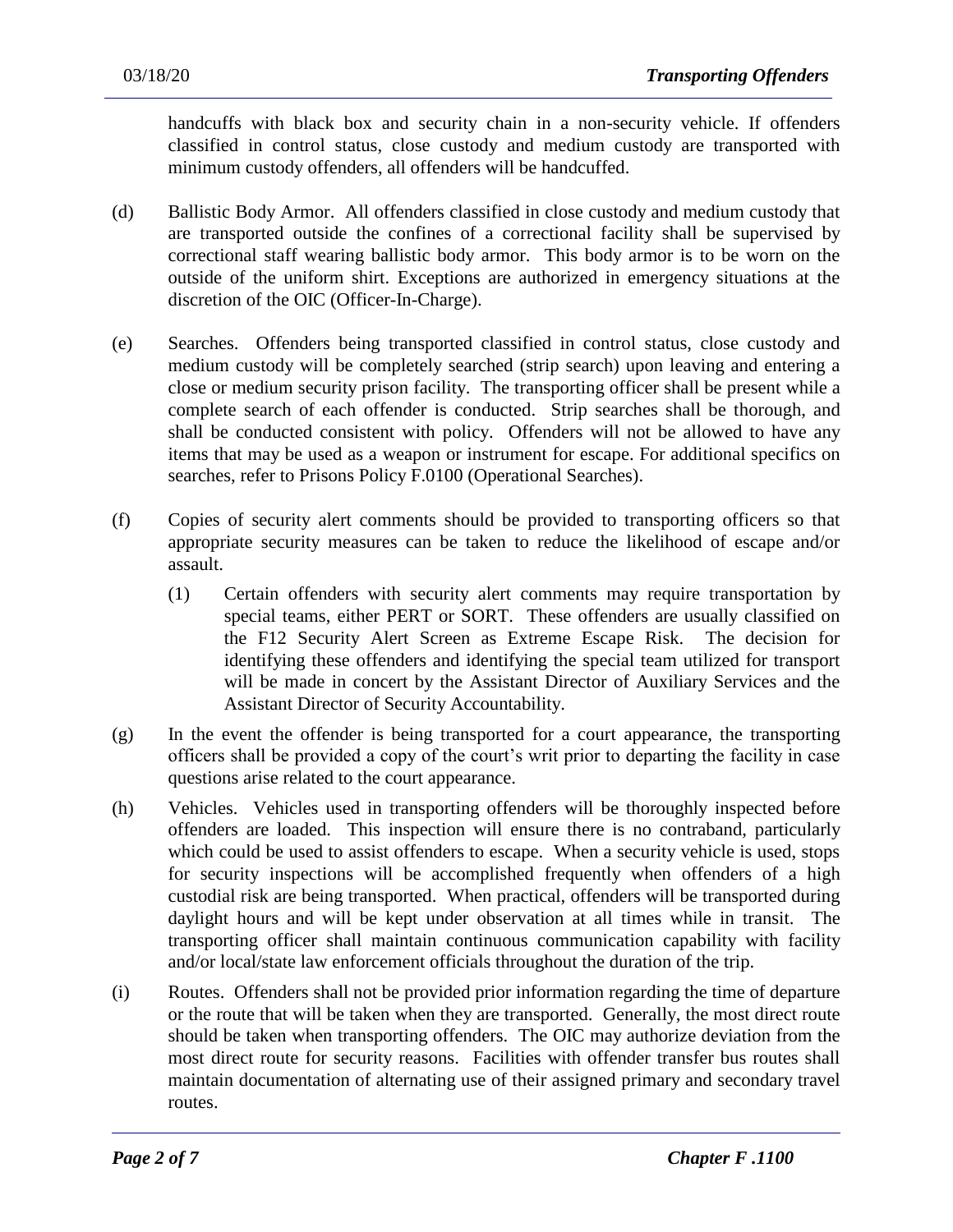- (j) Traffic Laws. Prison staff driving vehicles must have a valid driver's license when operating a motor vehicle. All traffic laws must be followed at all times. Prison staff transporting offenders shall not travel in excess of the posted speed limit.
- (k) Cell Phones. Prison staff shall not carry personal cell phones while transporting offenders outside the confines of any prison facility unless authorized by the OIC.
- (l) Emergency Stops. Each facility shall maintain a written procedure establishing specific guidelines to follow when stopping for emergency reasons, to permit staff or offenders to use the restroom, and to manage disruptive offenders.
- (m) Identification. Transporting officers must have a current photo, offender fact sheet and a brief description of the offender in their possession during the transport. Each offender at close and medium custody facilities will be positively identified by a picture ID prior to exiting/entering the facility.
- (n) Property. Offender's property will be kept separate from the offenders during transport.
- (o) Offenders transported by automobiles and vans must be secured in the vehicle utilizing the safety restraint system (i.e., seatbelts).
- (p) Medical Staff. Medical staff shall be notified of all planned transports to determine if there are medical impediments or if medications must accompany the offender.

### **.1103 Certified Staff to Offender Ratio**

- (a) Custody Levels. Under normal circumstances, the following certified staff to offender ratio should be utilized in these custody categories. Based on the individual situation, additional security precautions may be authorized.
	- (1) Close Custody. Two certified staff with one or more offenders.
	- (2) Medium Custody. One certified staff member with one offender; two certified staff with two or more offenders.
	- (3) Minimum Custody. Staff to offender ratio shall be determined by facility head or designee.
- (b) Control Status. Under normal circumstances, the following certified staff to offender ratio should be utilized in these control categories. Based on the individual situation, additional security precautions may be authorized.
	- (1) High Security Maximum Control. Two certified staff members with one offender. More than one offender will require two certified staff in the security vehicle and two certified staff in a chase vehicle.
	- (2) Restrictive Housing for Control Purposes (RHCP). Two certified staff members with one to four offenders. Five offenders and above requires a chase vehicle.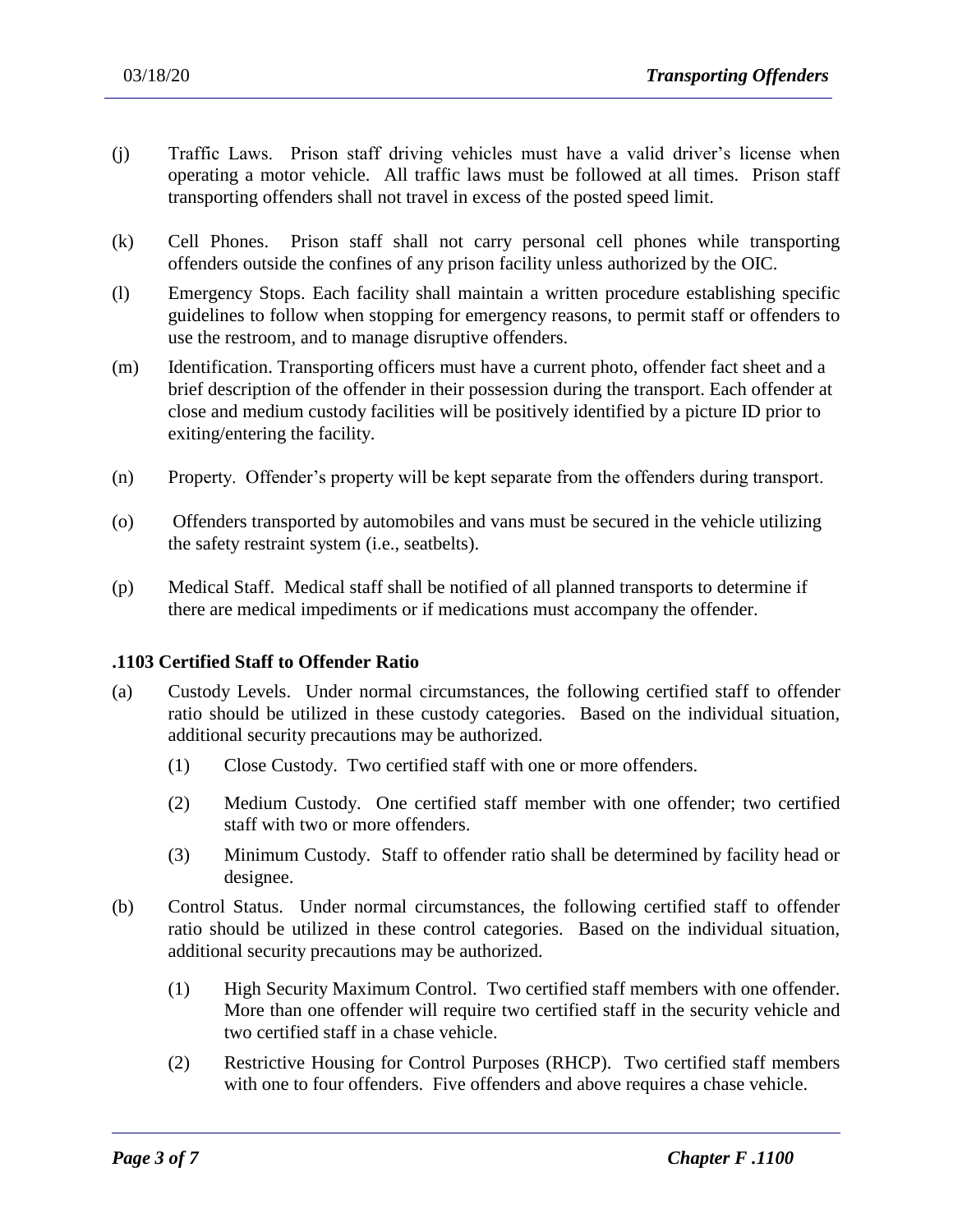- (3) Death Row. Two certified staff with one offender.
- (4) Protective Control. Security consistent with the offender's custody level.
- (5) Restrictive Housing for Disciplinary Purposes (RHDP). Security consistent with the offender's custody level.
	- (A) Offenders in regular population transferring to a facility for RHDP may be transferred on the regular transfer bus.
	- (B) Offenders already on RHDP or RHAP that are transferring to a facility to continue restrictive housing shall not be transferred on the regular transfer bus.
- (6) Restrictive Housing for Administrative Purposes (RHAP). Transportation is consistent with the offender's custody level.

Offenders being transferred for RHAP should not be transferred on the regular transfer bus.

(8) Security Alert Offenders (Extreme Escape Risk). Transportation is consistent with the special team's training and will be approved by the Assistant Director of Security Accountability or designee.

#### **.1104 Special Security Issues**

- (a) Medical/Hospital Transportation
	- (1) All transportation decisions for medical purposes should be made in consultation with medical staff.
	- (2) Close and medium custody offenders being transported on an emergency basis without a scheduled appointment should be transported with two officers to one offender.
	- (3) Close and medium custody offenders being transferred for an outside medical clinic should be transferred with two staff to one offender; however, three staff may transport two offenders if the site and clinic schedule will allow one staff to observe one offender in the waiting area while two staff escorts one offender to the examination/treatment area. All staff should be armed.
	- (4) Except when medical conditions prohibit, medium and close custody offenders are required to remain in restraints during medical examinations and treatment. The facility OIC shall be the approving authority for any deviations from this requirement.
- (b) Safekeepers
	- (1) Misdemeanant. One staff member with one or more offenders.
	- (2) Felon. Two staff with one offender.
- (c) Security Risk Group

Security will be consistent with the offender's custody classification.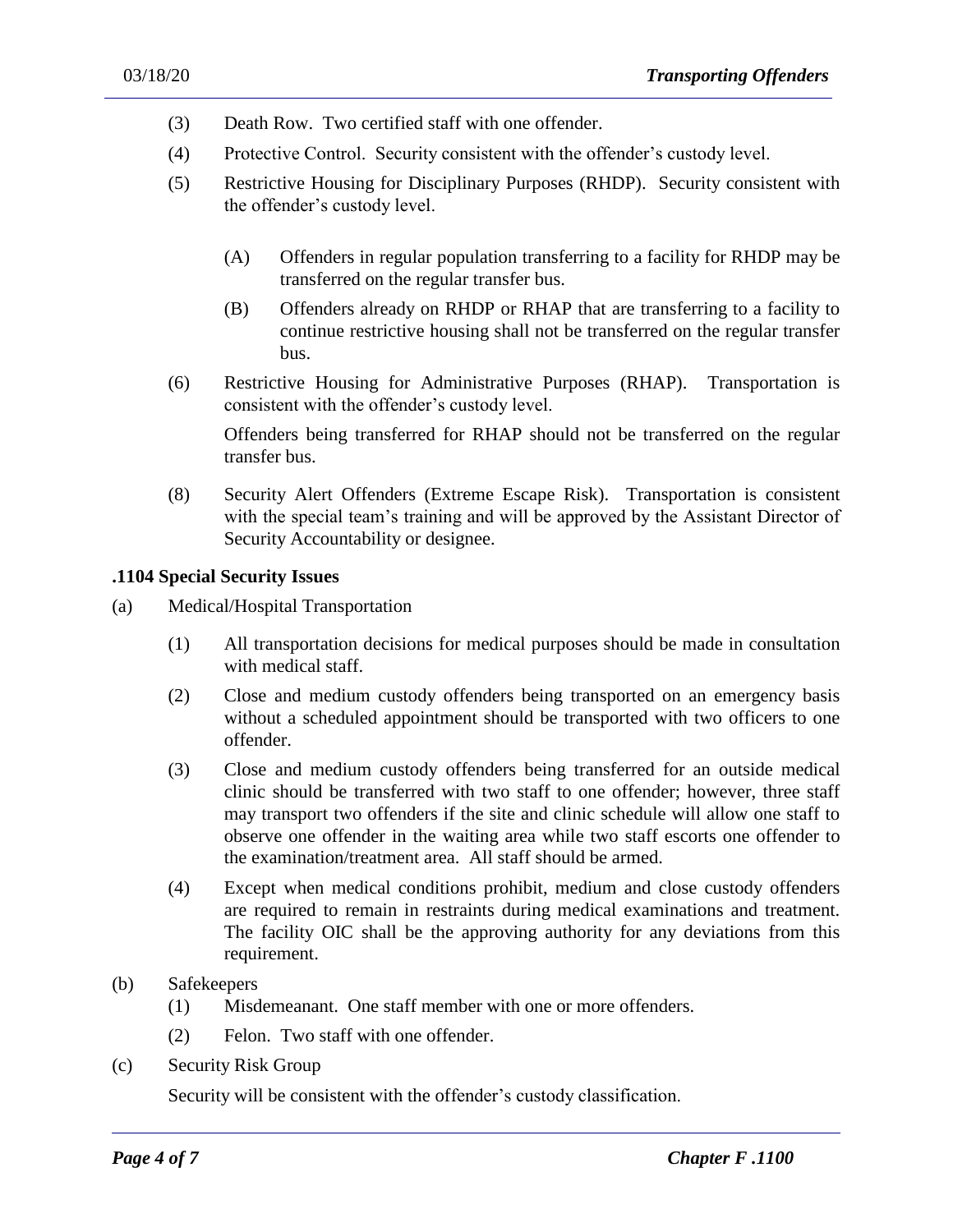(d) Mental Health

Security will be consistent with the offender's custody classification.

- (e) Helicopter Transport
	- (1) With Staff
		- (A) Officer should not be armed.
		- (B) Restraints should be placed on the offender as the medical condition will allow.
		- (C) Contact should be made with a nearby prison facility and a request made for an armed officer to go to the hospital.
		- (D) Local law enforcement near the hospital should be notified and assistance requested.
		- (E) Hospital security should be notified.
	- (2) Without Staff
		- (A) Restraints should be placed on the offender as the medical condition will allow.
		- (B) Contact should be made with a nearby prison facility and a request made for an armed officer to go to the hospital.
		- (C) Local law enforcement near the hospital should be notified and assistance requested.
		- (D) Hospital security should be notified.
- (f) Ambulance Transport
	- (1) The officer riding in the ambulance should not be armed. A chase vehicle with an armed officer should follow.
	- (2) Radio communications between the officers in the ambulance and the chase vehicle should be maintained.
	- (3) Restraints should be placed on the offender as medical condition will allow.

(g) Vehicle Transportation

In cases where an offender experiences a medical or psychiatric emergency during transport, the transporting officers should immediately pull over and call 911.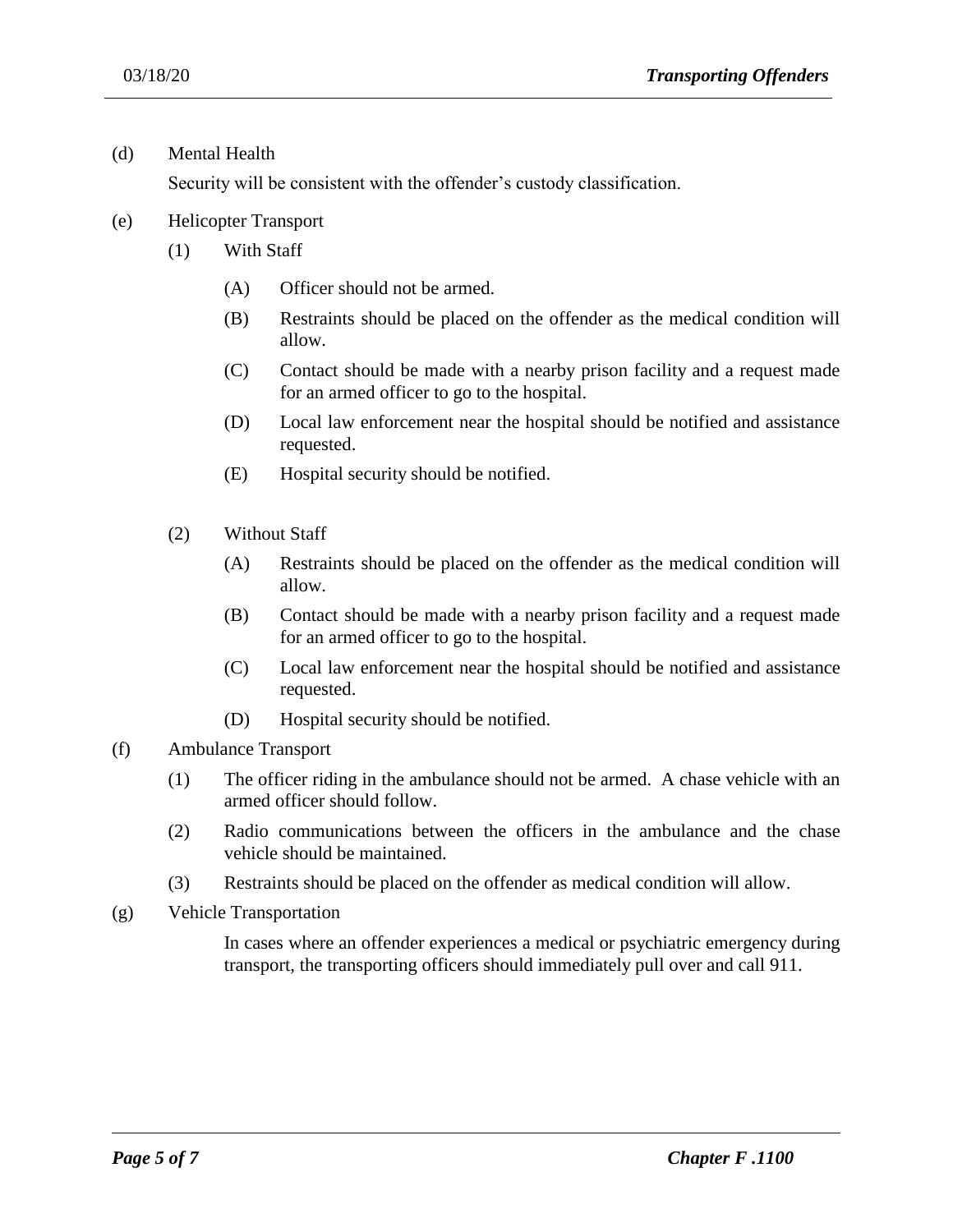(h) Emergency Leave

- (1) Any offender in close custody or medium custody approved for an emergency leave is supervised by two armed staff with one offender.
- (2) Inmate supervision for minimum custody offenders is at the discretion of the facility head.
- (3) Offenders assigned to HCON and Restrictive Housing for Control Purposes (RHCP) shall not be allowed to attend a funeral service or private viewing. Close custody and medium custody offenders shall not be allowed to attend a funeral service. The Region Director, designee or duty officer may approve a close custody offender in the regular population or on RHAP or RHDP to attend a private viewing. The facility head or designee is the approving authority for medium custody offenders in regular population or on RHAP or RHDP to attend a private viewing. Close custody and medium custody offenders approved for a private viewing may only have immediate family present at the time of the private viewing. Minimum custody offenders may, at the discretion of the facility head or designee, attend either a private viewing or funeral service. The Region Director, designee or duty officer is the approving authority for emergency leave for all offenders with Life sentences regardless of custody classification.
- (4) Additional information regarding emergency leave is found in Prisons Policy F.0400 (Emergency Leave).
- (i) Pregnant Offenders:
	- (1) An offender with a clinical diagnosis of pregnancy shall not be restrained by leg, waist, or ankle restraints. Wrist restraints may be used during any internal escort or external transport. These wrist restraints shall only be applied in the front and in such a way that the pregnant offender may be able to protect herself and the fetus in the event of a fall. This is related to inmates not in labor or suspected labor and who are escorted out for Ultrasound Addiction Therapy for Pregnant Women or other routine services. The Associate Warden for Custody will be notified anytime an offender is transported externally for delivery.
	- (2) The following offenders should not be placed in any restraints, including wrist restraints, unless there are reasonable grounds to believe the offender presents an immediate, serious threat of hurting herself, staff, or others, including her fetus or child, or that she presents an immediate, credible risk of escape that cannot be reasonably contained through other methods:
		- A. An offender who is in labor, which is defined as occurring at the onset of contractions;
		- B. An offender who is delivering her baby;

C. An offender who is identified by medical staff as in post-partum recuperation;